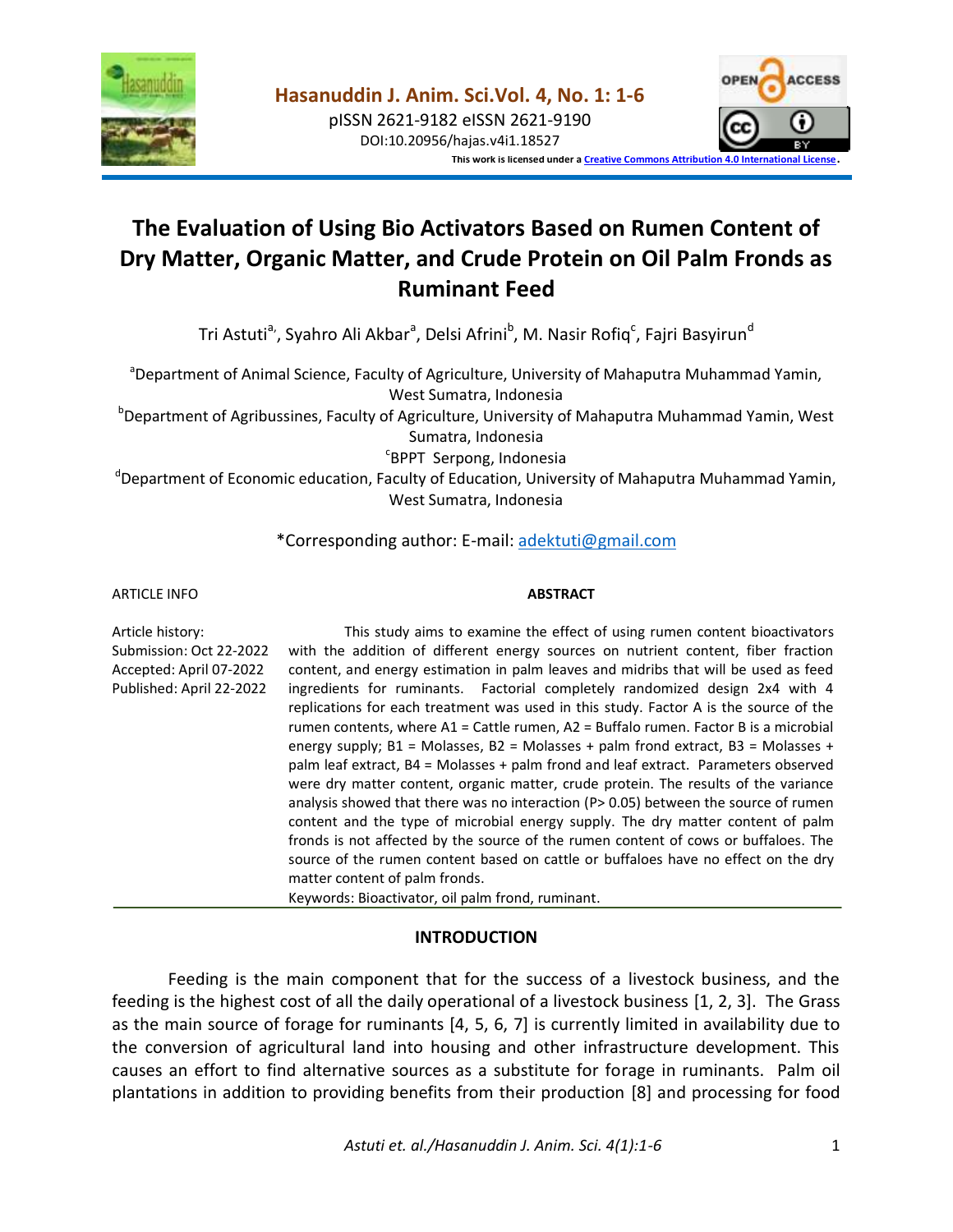[9], there is also a large amount of waste [10], both in terms of quantity and type, both from plantation waste and waste from processing factories. Oil palm fronds are solid waste from oil palm plantations that have the potential to be used as basal feed for ruminants [11, 12, 13]. The oil palm fronds must be trimmed to reach 8.6 tons per hectare/year [11]. Utilization of oil palm fronds is a potential as substitution of field grass for the source of forage ruminant feed [14], because of its abundant availability and is not seasonal. Palm oil by-products can be pursued as potential feed for ruminants. The utilization of plantation waste as feeding is always constrained by the presence of lignocelluloses bonds which usually have high lignin content and low nutritional value [15] that oil palm fronds contain 3.25% crude protein, 49.51% dry matter, and 95.96% organic matter [16] the lignin content of oil palm fronds is 15.34%. In addition, there are many thorns and sticks of palm leaves on the oil palm fronds which are quite sharp, difficult to digest, and it is feared that it will be risky for livestock if consumed in the long term. It needs to treat feed processing technology before using a feeding. Treatment of feed ingredients through a biotechnology fermentation approach is considered easier, cheaper, and environmentally friendly compared to chemical treatment [17]. Astuti et al [18] showed that the total number of colonies of local microorganism (MOL) bacteria in the rumen with the addition of energy sources (tofu soaking water and molasses) and palm fronds was 10 x  $10^{10}$ /ml. There are so many waste rumens of cattle and buffalo from the slaughterhouse. In 2018 the cattle and buffalo slaughtered at slaughterhouses was 1,147,657 [19]. The Slaughter of ruminants is always increasing every time, in line with the increasing human needs for ruminant meat food. Rumen fluid also contains the enzymes a-amylase, galactosidase, hemicellulose, cellulase, and xylanase [20]. Oil palm fronds can be used as a source of forage feed ingredients by improving nutrient quality both through physical and biological processing using rumen content bio activators. Fermentation process oil palm frond with bio activator cattle rumen causes a decrease in crude protein by 3.93% and increase crude fiber by 42.96% [21]. The composition of amino acids, minerals, and vitamins as well as enzymes, also depends on the treatment of the feed given [22]. Rumen fluid enzymes as an alternative technology that can be used to hydrolyze crude fiber and increase the nutritional value of local feed raw materials [23]. This study aimed to evaluate the nutrient content, fiber fraction, and energy estimation of palm fronds incubated with bio activators from the rumen contents of cattle and buffalo. Microorganisms contained in the contents of the rumen are "bred" first by feeding/supplying the required energy that is adjusted to the expected target of enzyme production.

#### **MATERIALS AND METHODS**

This study was conducted to determine the effectiveness of the use of rumen content bio-activator on oil palm fronds.

#### **Bio-Activator Production Process**

The rumen contents were taken from the slaughterhouse. The contents of the rumen are taken using a thermos and filled with hot water to keep the temperature stable which consisted of beef rumen contents and buffalo rumen contents, each mixed with soybean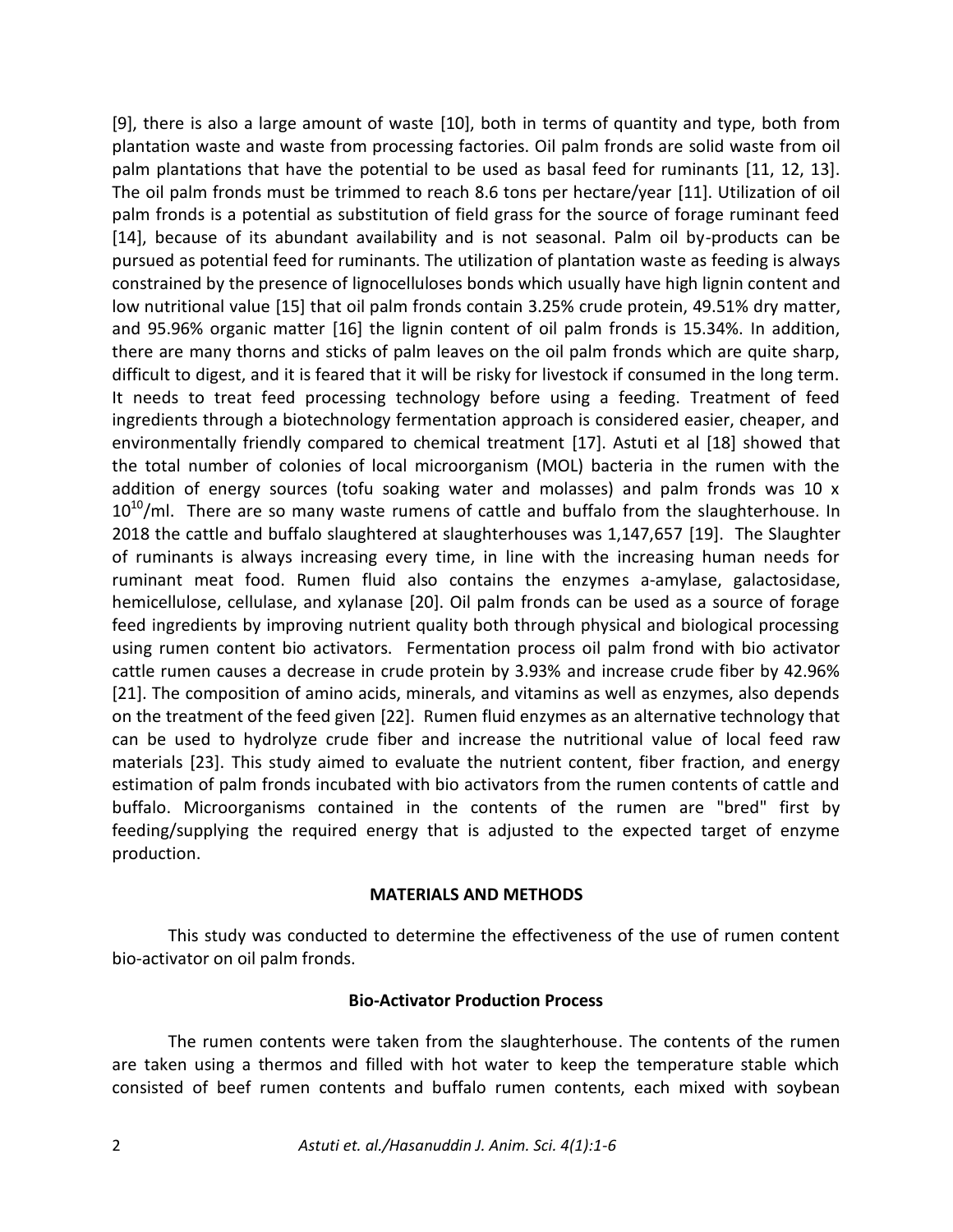soaking water, molasses in a certain ratio as a source of protein and carbon which is the rumen microbial energy supply. In addition, a substrate is also added as a source of enzymes that will be expected to be produced by rumen microbes. There are 4 (four) types of bio activators with the addition of different enzyme sources. This solution mixture was incubated for 7 days.

#### **Oil Palm Fronds Fermentation Process**

The fronds and palm leaves are mashed then fermented with rumen contents bioactivator for 7 days. The factorial randomized design used was a 2 x 4 with 4 replications for each treatment. Factor A was the type of rumen content: A1 = Cow rumen, A2 = Buffalo rumen. Factor microbial energy supply;  $B1 = Molasses$ ,  $B2 = Molasses + palm$  frond extract,  $B3 =$ Molasses + palm leaf extract,  $B4 = Molasses + palm$  frond and leaf extract. Parameters measured were dry matter content, organic matter, crude protein.

#### **Statistical Analysis**

All data tested by analysis variant and the significantly affect data were further tested by Duncan's multiple range test.

### **RESULTS AND DISCUSSIONS**

The average dry matter, organic matter, and crude protein content of oil palm fronds incubated with rumen bio-activator. The data in table 1 was the analysis of the average dry matter content, organic matter, and crude protein of palm fronds incubated with cow rumen content bio-activator and buffalo rumen content with the addition of different enzyme energy sources.

The results of the diversity analysis showed that there was no interaction (P>0.05) between the source of rumen content and the type of microbial energy supply. Sources of rumen content of cows and buffaloes gave no different effect on the dry matter content of oil palm fronds, as well as the addition of energy and feed sources for microbes gave no different effects as well. This is because in this study the contents of the rumen used were rumen fluid which contained a lot of rumen microbes. Some microorganisms digest glucose and produce water, carbon dioxide, and large amounts of energy (ATP) which are used for growth. The results of the analysis of diversity showed that the organic matter content in this study showed no significant effect (P>0.05), on the content of oil palm fronds incubated using cow rumen content bio-activator and buffalo rumen content (92.57 vs. 92.56 %). This shows that the activities carried out by cow rumen microbes and buffalo rumen do not differ in degrading organic matter found in oil palm midribs. There was a significant interaction (P<0.05) between the source of rumen content and the source of microbial energy on the crude protein content of the palm fronds. This is because in the contents of the rumen there are various rumen microbes that grow and develop based on the energy source provided. Microbes (bacteria, and fungi) are proteins. The best crude protein content was found in palm fronds incubated with cattle rumen contents with the addition of molasses, soybean soaking water, and palm leaves extract (9.03%). Based on Table 1, it can be seen that the average protein content was higher in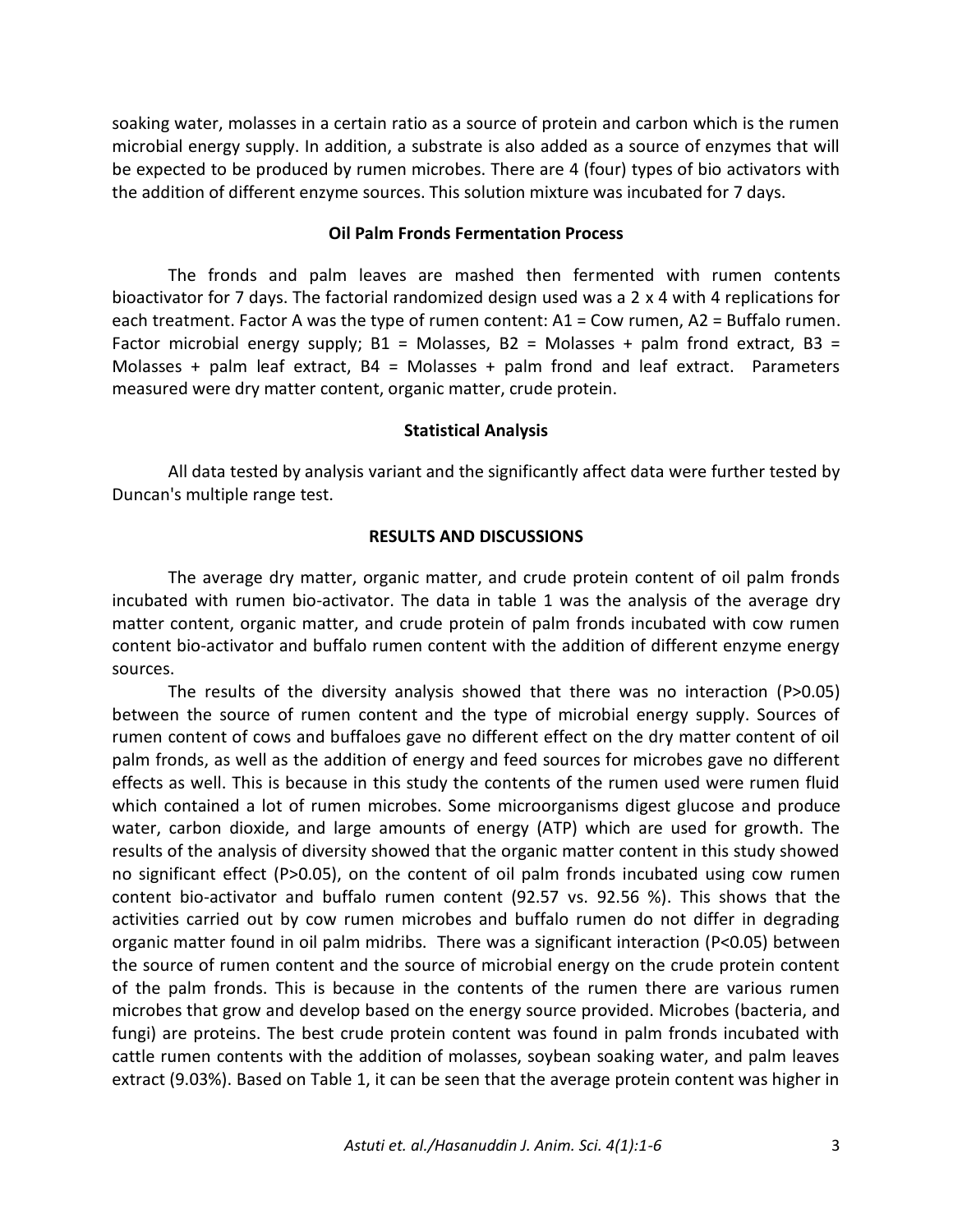palm fronds fermented using cow rumen content bio activator compared to buffalo rumen content (8.14 vs 8.01%).

| <b>Factor A</b>               | <b>B1</b>   | <b>B2</b>          | <b>B3</b>   | <b>B4</b>   | Average |  |
|-------------------------------|-------------|--------------------|-------------|-------------|---------|--|
| Dry Matter Content            |             |                    |             |             |         |  |
| A1                            | 36.49       | 35.33              | 36.14       | 36.37       | 36.08   |  |
| A2                            | 40.43       | 42.63              | 42.20       | 44.66       | 42.48   |  |
| Average                       | 38.46       | 38.98              | 39.17       | 40.52       |         |  |
| <b>Organic Matter Content</b> |             |                    |             |             |         |  |
| A1                            | 92.54       | 92.81              | 92.42       | 92.50       | 92.57   |  |
| A2                            | 92.64       | 92.81              | 92.39       | 92.40       | 92.56   |  |
| Average                       | 92.59       | 92.81              | 92.40       | 92.47       |         |  |
| Crude Protein Content         |             |                    |             |             |         |  |
| A1                            | $8.04^{aA}$ | 7.35 <sup>ba</sup> | $9.03^{aA}$ | $8.15^{aA}$ | 8.14    |  |
| A2                            | $7.81^{bA}$ | 8.09 <sup>aA</sup> | $7.19^{bA}$ | $8.98^{aA}$ | 8.01    |  |
| Average                       | 7.92        | 7.72               | 8.11        | 8.98        |         |  |

|                                  | Table 1. The Average Nutrient Content of Oil Palm Frond Incubation Using Bio-Activator of |  |  |  |  |  |  |  |
|----------------------------------|-------------------------------------------------------------------------------------------|--|--|--|--|--|--|--|
| Cattle and Buffalo Rumen Content |                                                                                           |  |  |  |  |  |  |  |

Note: The superscripts (a,b) in the same row and (A,B) in the same column showed significantly different effects (P<0.05)

Based on the results of the study, it was also seen that the average crude protein content based on the source of enzyme supply was the highest in the treatment of rumen contents mixed with molasses, soybean soaking water, leaves, and palm fronds (8.98%). This crude protein content is higher than the research by Rizali *et al.* [15] which found that the crude protein content of fermented oil palm fronds with was 5.35%. When compared with the protein content of palm midrib without treatment, there was an increase of 121.23 – 177.85% in this study (3.25 vs 7.19-9.03%). This was because the rumen contents bio activator consists of bacteria and fungi whose main component is protein. Riswandi [24] stated that as the number of microbes increases, the crude protein content of fermented feed will increase, because microbes are a source of single-cell protein. In addition, in the process of making bio-activators, the rumen contents are mixed with soy water immersion, where the crude protein content of soybeans is 46.2%.

## **CONCLUSIONS**

Based on data, it can be concluded that there was no interaction effect on dry matter and organic matter content of oil palm fronds by bio-activator treatment, and there is a highly significant interaction effect on crude protein content.

#### **REFERENCES**

[1] S. Said, "Integrated Livestock Business and Industry in Indonesia", IOP Conf. Ser.: Earth Environ. Sci.,465, 012003, pp. 1-6, 2020.doi:10.1088/1755-1315/465/1/012003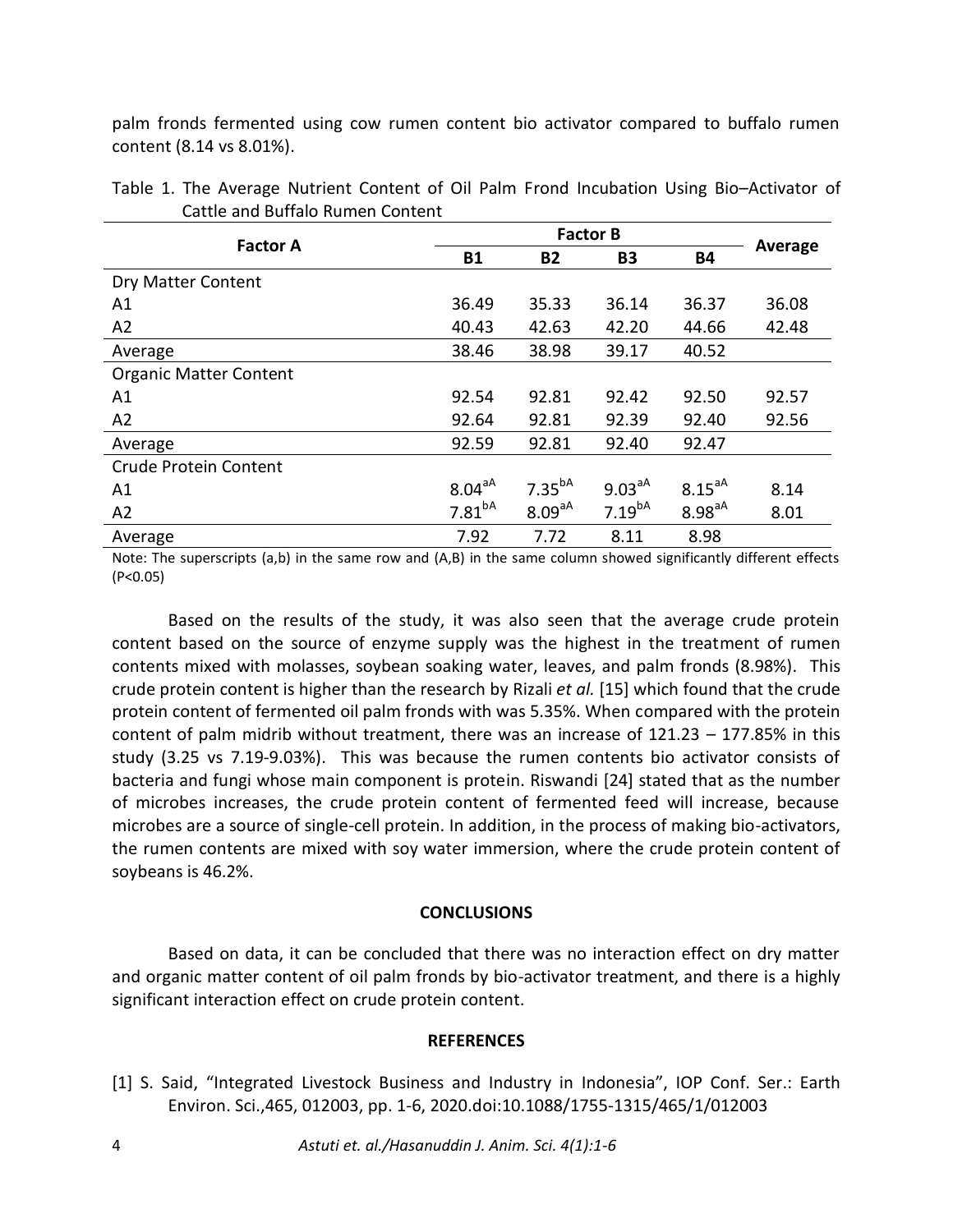- [2] L. Lindawati, D. Henderawan, I. Zulfida, and K. N.Lumbantoruan,"Improvement Strategy of Livestock Business in Deli Serdang", IOP Conf. Series: Earth Environ. Sci., 454,012024, pp. 1-6,2020. doi:10.1088/1755-1315/454/1/012024
- [3] N. M. Santa, F.N.Sompie, and W.Waworundeng,"Livestock Business Development of Border Areas in North Sulawesi Province", IOP Conf. Series: Earth Environ.Sci., 473,012139, pp. 1-4, 2020. doi:10.1088/1755-1315/473/1/012139
- [4] K. Muatip, T. Widiyastuti, N.N. Hidayat, H. Purwaningsih, E. Purwanto, and G. G. Setya,"Forage Business at Kebumen District Central Java Province", Animal Production, Vol. 19, no. 2, pp. 135-142, 2017.
- [5] R. Malaka, R. Islamiyati, S. Baco, A. Sabir, Hamsah, and G. R. Moekti,"Introduction of Superior Grasses as A Part of Regional Partnership Program to Support Livestock Productivity in Bontoharu District within Selayar Island Regency, South Sulawesi, Indonesia", The Business and Management Review, Vol. 10, no. 2,pp. 56-65, 2019.
- [6] A. Rochana, N.P. Indriani, B. Ayuningsih, I. Hernaman, T. Dhalika, D. Rahmat, and S. Suryanah."Feed Forage and Nutrition Value at Altitudes Duringthe Dry Season in West Java", Animal Production, Vol. 18, no. 2, pp. 85-93, 2016.
- [7] K. Tikam, C. Phatsara, C. Mikled, T. Vearasilp, W. Phunphiphat, J. Chobtang, A. Cherdthong, and K-H Sudekum, "PangolaGrass as Forage for Ruminant Animals: a review",Springerplus, Vol. 2, No. 604,pp. 1-6, 2013.doi: [10.1186/2193-1801-2-604](https://dx.doi.org/10.1186%2F2193-1801-2-604)
- [8] S. Abd-Aziz, M. Gozan, M. F. Ibrahim, and L-Y.Phang,"Demand and Sustainability of Palm 0il Plantation". In Book: Biorefinery of Oil Producing Plants for Value-Added Products. 2022. DOI[:10.1002/9783527830756.ch2](http://dx.doi.org/10.1002/9783527830756.ch2)
- [9] O. I. Mba, M-J. Dumont, and M. Ngadi,"Palm Oil: Processing, Characterization and Utilization in the Food Industry-A Review. Food Bioscience, Vol. 10, pp. 26-41, 2015[.https://doi.org/10.1016/j.fbio.2015.01.003](https://doi.org/10.1016/j.fbio.2015.01.003)
- [10] V. I. Otti, H.I. Ifeanyichukwu, F.C. Nwaorum, and F.U. Ogbuagu, "Sustainable Oil Palm Waste Management in Engineering Development", Civil and Enviromental Research, Vol. 6, no. 5, pp. 121-125, 2014.
- [11] T. Astuti, S.A. Akbar, Harissatria, R. M. Sari, D.Afriani, and N.Ropiq, "The Effect of Using Local Microorganism of Rument Contents and Crude Enzymes with Different Dosage on The Nutrient Content of Oil Palm Frond. Hasanudin J. Anim. Sci., Vol. 2, no. 2, pp. 52-57, 2020. DOI:<https://doi.org/10.20956/hajas.v2i2.12212>
- [12] H. Mayulu, "The Nutrient Digestibility of Locally Sheep Fed with Amofer Palm Oil by Product Based Complete Feed, "International Journal of Science and Engineering (IJSE), Vol. 7, no. 2, pp. 106-111,2014.DOI:<https://doi.org/10.12777/ijse.7.2.106-112>
- [13] H. Maluyu, and S. Suhardi,"The Feed Intake and Daily Weight Gain of Locally Sheep Fed with Amofer Palm Oil Plantation and Mills By Product-Based Complete Feed", International Journal of science and Engineering (IJSE), Vol. 10, no. 2: 67-73,2016.
- [14] M. Ishida, and O. H. Hassan,"Utilization of Oil Palm as Cattle Feed", JARQ, Vol. 31, pp. 41- 47. 1997.
- [15] A. Rizali, Fahcrianto, M. H. Ansari, and A.Wahdi,"Utilization of Waste of Midrib and Palm Oil Leaves Through Fermentation of *Trichoderma sp*. As Beef Catlle Feed", Enviro Scienteae, Vol. 14,no. 1, pp. 1-7, 2018.